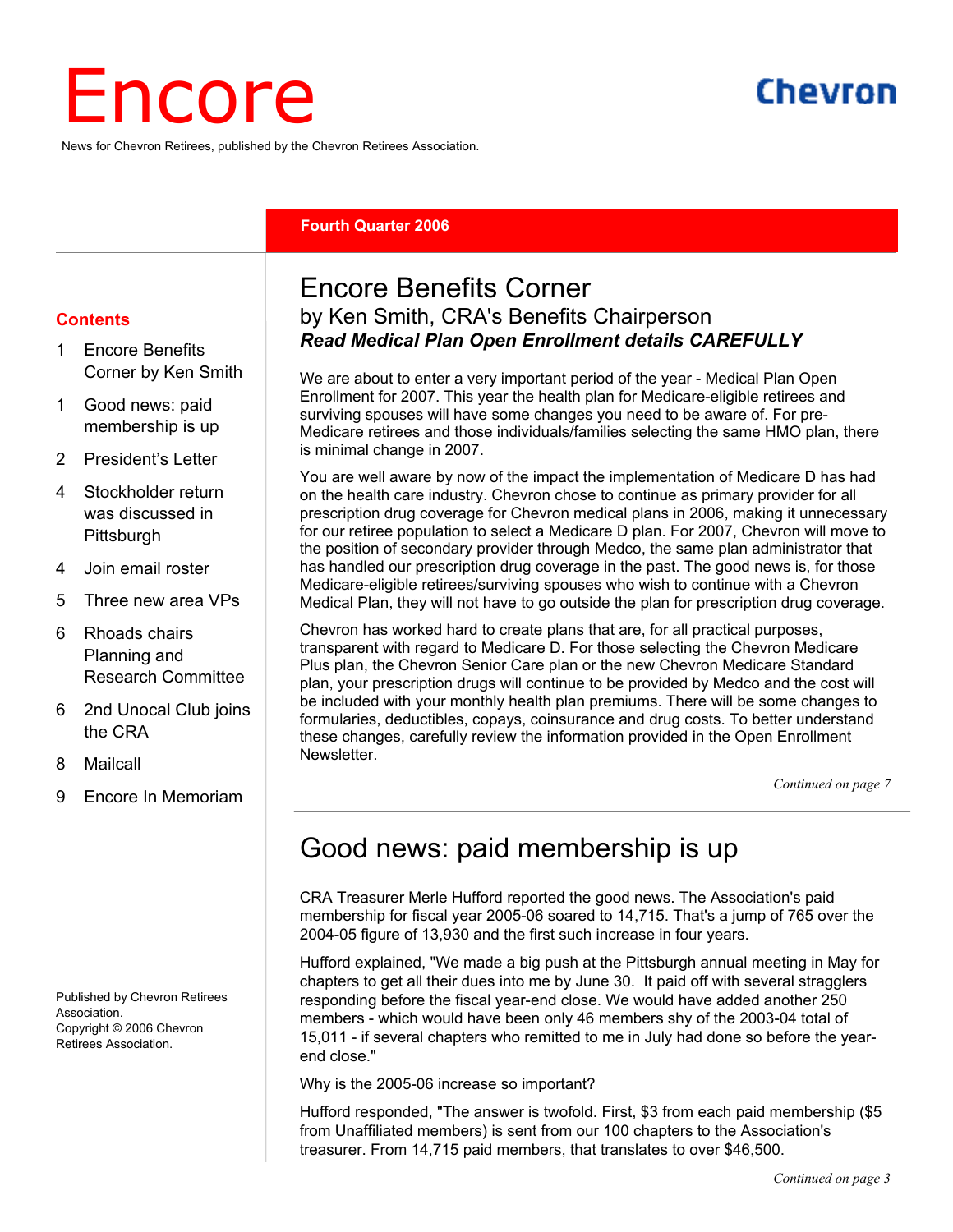When significant upcoming issues affecting the petroleum industry are brought before Congress, Chevron will notify us of a "call to arms"

### President's Letter

#### **News on Open Enrollment, a Chevron website and Texaco stations**

Once again we have the opportunity to change our medical coverage through Open Enrollment, which this year is Oct. 16-27. During this important period, every retiree may choose, if he or she desires, their healthcare coverage for 2007 by selecting from the various plans available for their areas.

This coming year something new called "Medicare Standard Plan" will be offered Medicare-age retirees. The benefits are somewhat less than Medicare Plus but the cost to retirees also is less. Chevron mailed the details of all available plans to all retirees, including those from Unocal, Sept. 27. Make certain you read the options carefully before deciding. Also, please read Ken Smith's "Benefits Corner" in its entirety in this issue for his comments and admonitions relative to our healthcare benefits.

I encourage you to evaluate your healthcare decision for 2007 carefully. A number of plans on the open market are considerably cheaper than those offered by Chevron. However, the coverage of those cheaper plans may not be adequate for your personal needs. We want you to make absolutely certain that every decision regarding your coverage is based on factual information so you know what you are buying with your precious dollars.

NEW, too, is that a Chevron website, devoted to retiree political writing to your congressmen and senators, has been completed. Therefore, when significant upcoming issues affecting the petroleum industry are brought before Congress, Chevron will notify us of a "call to arms" - asking us to use the new website in automatically contacting our elected representatives.

In most cases, this will be a time-sensitive request. So upon notifying you, it will be important for you respond quickly. Also, if you are not yet registered with the Chevron Retirees Email Roster, do so NOW by sending your name, hometown and email address to Charles Patterson so he can add you to his list of other Chevron retirees. His address is sanger@aol.com.

We also will request that Chapter Presidents forward the "call to arms" notice to those on their chapter email rosters. Thus, you may be notified twice. However, it probably will be more expedient if you're on Patterson's national email list.

Incidentally, I have received inquiries from retirees, primarily in the East, who asked how they can tell if a Texaco Service Station is supplied by Chevron and accepts the Chevron credit card. I was informed by San Ramon that, since July 1, all Texaco stations have been supplied by Chevron and should accept



*The CRA's key triumvirate is, from left, President Bill Leney, Secretary Mary Lou Baugher and Treasurer Merle Hufford.* 

 their credit card. I also learned that, eventually, all Chevron credit cards will be replaced by new ones clearly indicating they're accepted at both Chevron and Texaco stations.

As an added note, Chevron recently acquired a retail station chain in California and some of those stations will be using the Texaco logo.

-- William H. Leney 2115 Red Oak Place, Danville, CA 94506. (925) 820-6876; wleney@sbcglobal.net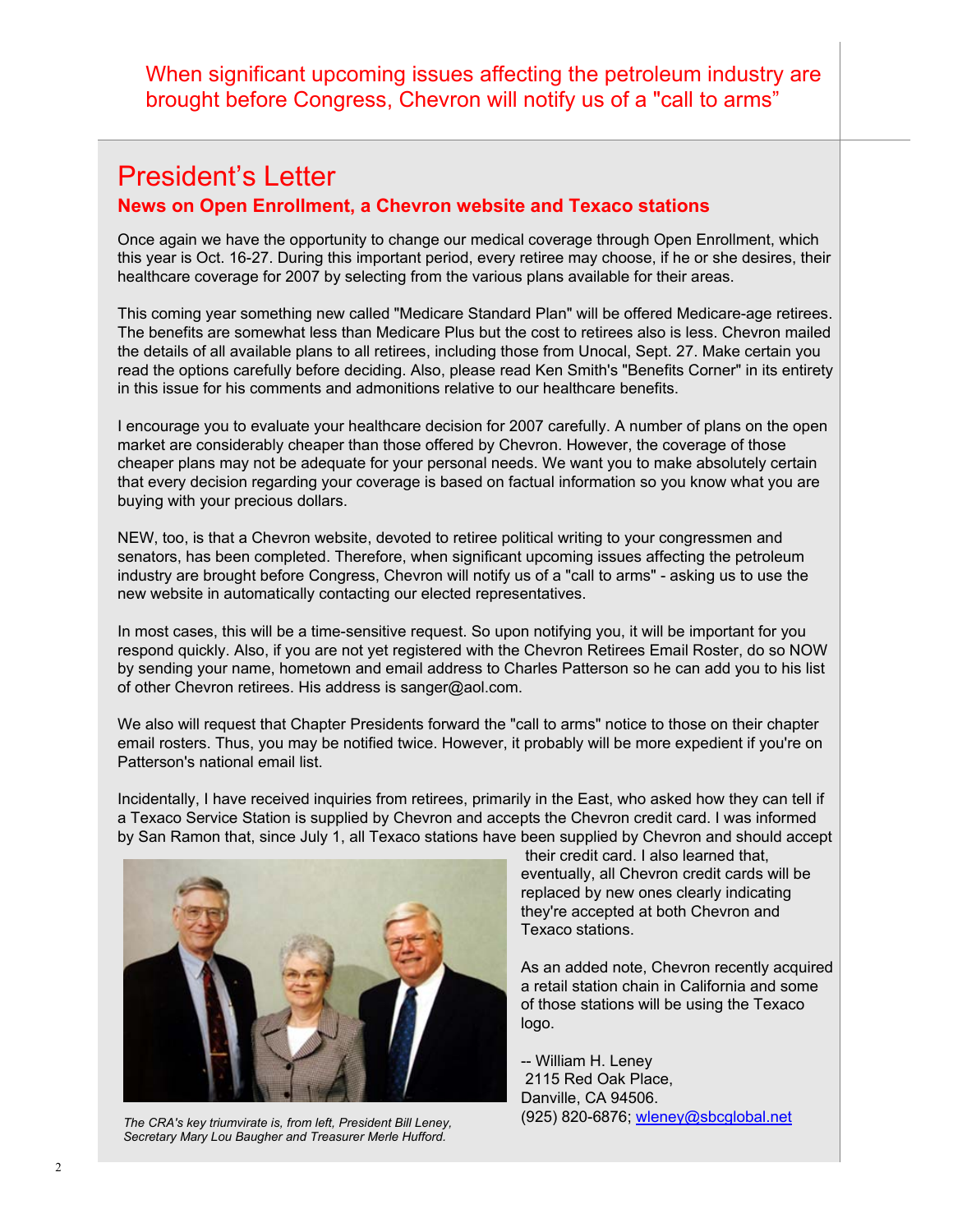#### Good news: paid membership is up

*continued from page 1*

"Second, Chevron makes a yearly contribution to the CRA that's equivalent to \$7 per member for a total (times 14,715) of \$103,005. Those combined receipts play an essential role in helping underwrite the Association's yearly operating costs."

Besides Hufford's "big push," another reason for the boost in paid membership is a more active recruiting effort by such chapters as Phoenix, South San Joaquin Valley and East Bay. Quite possibly some of their recruiting efforts, which follow, can work for your chapter, too.

The Phoenix Chapter's proactive board of directors set a new goal of 150 members, up from the previous year's total of 115. It then assigned secretary John Flores the task of reaching that optimistic goal, with some added assistance from Jim Bryant in Prescott.

"I did a number of things to reach that total," said Flores. "That included sending letters to new members, mailing membership forms with our newsletter and personally calling each individual who had not renewed. Some existing members had forgotten to renew and a few thought they had paid their membership. We also reduced the membership fee for all members who renewed. Thanks to this extra effort we achieved our goal, which includes 43 new members."

One of the chapter's prime lures is its luncheon meeting sites. They include a Casino and two country clubs, one of which offers golf. Flores, by the way, concluded a 29-year Company career by retiring in 1999 from COPI in San Ramon where he was manager, Technical Training, for nationals from host countries.

South San Joaquin Valley Chapter, based in Bakersfield, conducted a similar recruiting effort. President Don Edwards said, "We had dropped to only 256 paid members a year ago. We realized we needed to get back to the 300-plus total of the previous year. I'm happy to report we now have 320 paid members and we're getting some more retirees from a local Unocal club and Chevron."

Culminating 27 years with Chevron, Edwards retired in 1992 as area supervisor, Communications Technology, in Bakersfield.

Peter Gates, East Bay Chapter president, calls membership recruitment a team effort. He said, "When I took office a year ago, my goal was to get our paid membership better organized. With a potential dues-paying membership of 1,600, we started a program that focused on a more personal touch in attracting new members. We reformulated our dues notice, divided the membership chair between June Gok and Norm Nance, and encouraged Betty Hall, our newsletter editor, to write personal notes to members who were overdue on their payment."

At chapter luncheons, he and other officers and directors reminded attendees of the advantages of CRA membership and urged them to talk with younger retirees and their former working buddies about joining the chapter. Also, after East Bay area retirees read the "What Your Survivors Need to Know" booklet, Gates received calls from a number of them asking "how do we join your chapter?" The result: East Bay increased paid membership by 188 to 1,095, all from Chevron.

Gates emphasized, "Our membership recruiting success was one in which all officers and directors, without exception, participated. They generated the ideas and made it happen. It gives me hope we can continue to grow."

Gates' 34-year Chevron service concluded in 1995 when he retired as manager, compliance for Environmental Safety, Fire and Health, which required "travel all over the world."

Helping, too, with the increase in paid membership was the addition of the Southern California Union Oil Alumni to the Association, a chapter with a paid membership of 206. Another 35 Unocal retirees joined the San Diego Chapter.

"On the other hand," cautioned Hufford, "these numbers alone would suggest we should have totaled even higher at June 30. But an ominous underlying fact is 49 of our existing 100 chapters had smaller numbers of dues payers from the previous year. Also, we lost five chapters last year with a combined paid membership of 192."

What is Hufford's tentative outlook for the 2006-07 fiscal year?

He answered, "With the addition of new members who are Unocal retirees, and with a vigorous effort by all 100 chapters to attract new individuals who are eligible for CRA membership, I am confident we will once again come close, if not exceed, the 15,000 dues-paying members mark."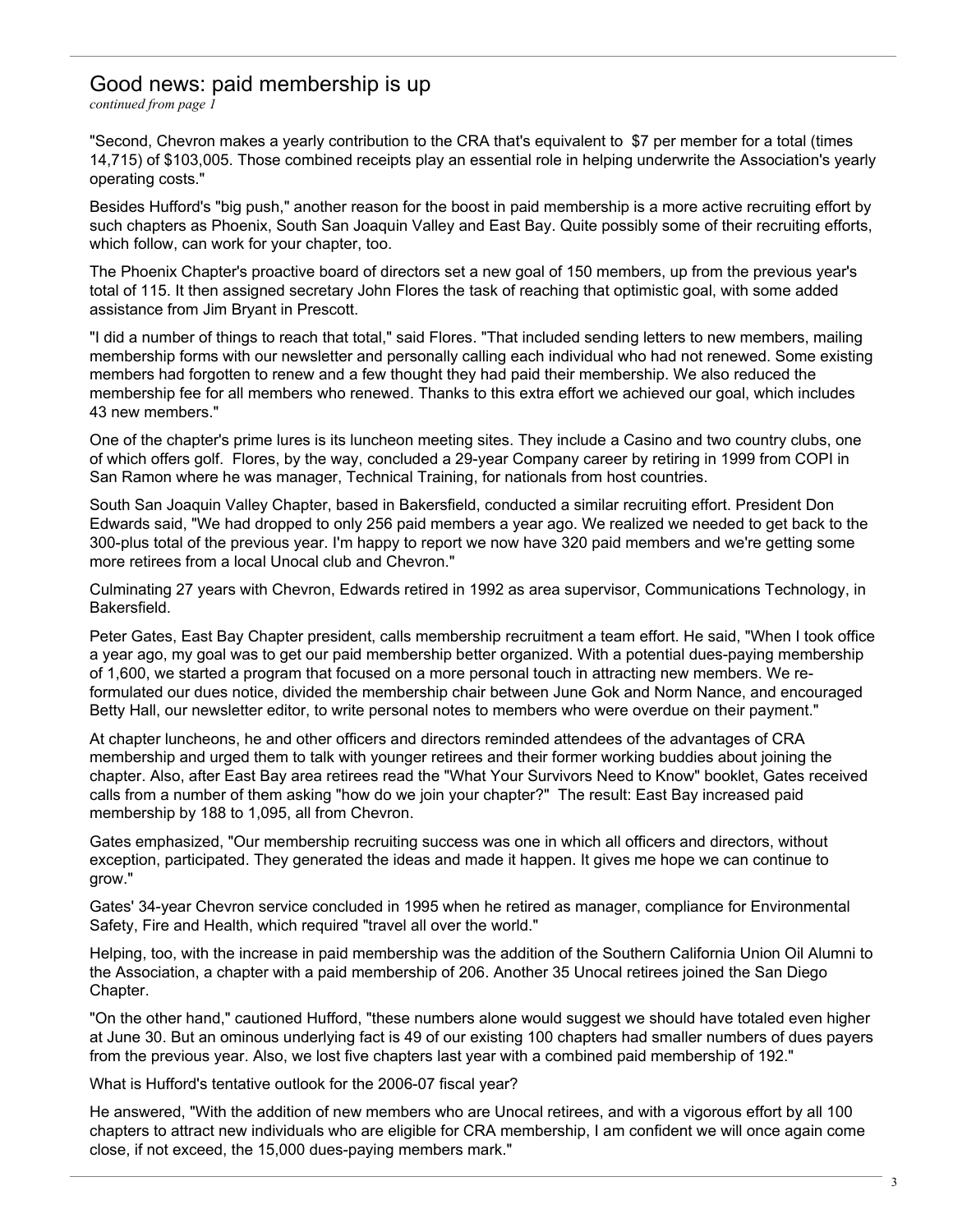# Stockholder return was discussed in Pittsburgh

In his keynote address at the CRA's May annual meeting in Pittsburgh, Chevron Vice Chairman Peter Robertson said, "You may have noticed that even though our financial results were strong in absolute terms, our total stockholder return lags slightly behind our competitors. There are three primary reasons for this.

"First, because Chevron is the largest oil and gas producer in the shallow waters of the Gulf of Mexico, our profits were disproportionately affected by the effect of the hurricanes. Katrina and Rita caused a reduction of crude oil and natural gas production. And added costs for the repairs of both offshore and onshore facilities had an approximately \$1.4-billion negative impact for the second half 2005. Some of that impact continues as we're not yet back to full production.

"The second drag on our total stockholder return was unplanned downtime in some upstream facilities in our U.S. refining system.

"The third reason is that, for a couple of years, we've been predicting a turnaround from a slow decline to an increase in our worldwide oil and gas production rate. There are a lot of good reasons why this has been delayed. However, I'm confident that turnaround is right in front of us now because we're very close to



*Chevron Vice Chairman Peter Robertson* 

bringing on some of these major capital projects we've been working on."

On this subject, he also was quick to point out that for the years 2001 through 2005 the Company tied for number two in total stockholder return against "our peers group." During that same period, Chevron outperformed the broad market indicator of the S&P 500 by more than nine percent. Robertson added, "Our goal is to continue to be a top performer over the long term and I want you to know we remain strongly committed to that objective."

## Join email roster

Hey there, computer users. Have you joined the Association's Email Roster yet?

If not, now is a good time to sign up. That roster of some 1,300 retirees is maintained and updated periodically by the Chevron Retirees Association from its website: www.chevronretirees.org. The Email Roster is for the exclusive use of the Association's retirees. It enables you and your fellow retirees to make or maintain contact with former work associates and friends.

The roster's use in sending messages, however, is limited to (1) alerting retirees of issues of vital concern to the Company and (2) communicating other messages of interest to CRA members from the Company and the Association membership.

It's easy to have your email address added to the existing CRA Roster. Just turn on your computer and send that information to Charles L. Patterson. His email address is SANGER@aol.com.

Patterson, who has three active computers in his Lafayette, La. home, is the new coordinator of the CRA Roster. As such, he's a member of the Association's Communications Committee plus the Demographics Committee. He also has been a 14-year member of the Gulf Coast Area's Acadiana Chapter.

His Company service spanned nearly 30 years, with many overseas engineering assignments. Patterson's work career included California Company, Caltex Pacific Indonesia, Bahrain Petroleum Company, Caltex Bahrain, Chevron Overseas Petroleum and Chevron United Kingdom before retiring in 1992 from Chevron USA Production in Lafayette.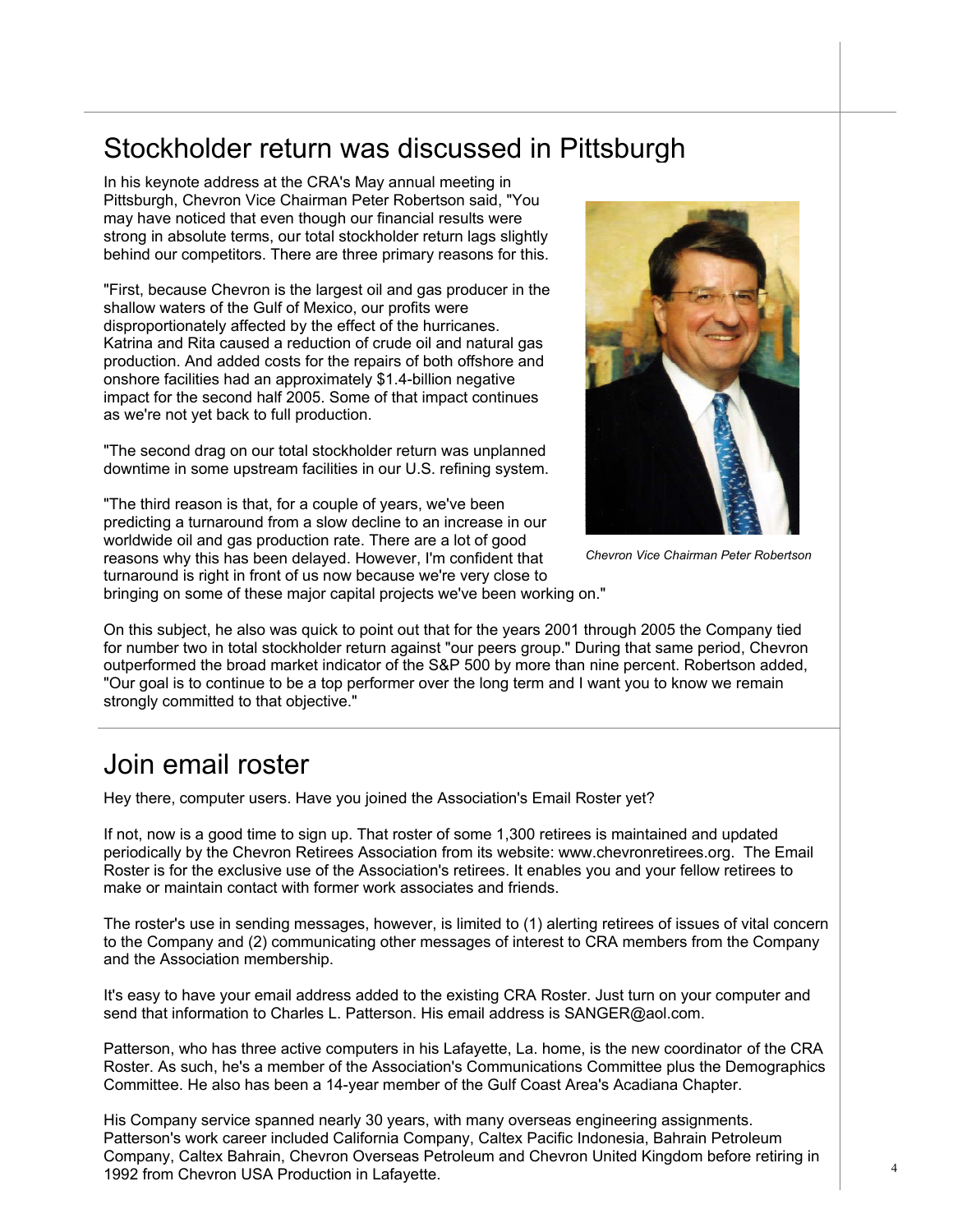#### Three new area VPs

Bill Merkel, serving his fifth term as an area vice president, has been joined in that capacity by incoming first-timers Mike Riley and Jim Thomas.

Merkel is returning to familiar territory as area vp of The Plains, which includes 10 chapters in Oklahoma and Texas. He previously served four terms as the former Texas/Oklahoma area vp. In his exemplary CRA volunteer service, Merkel also has chaired the Planning and Research and the Budget and Finance committees, was a member of the Benefits and Compassionate Service committees, and is in his eighth year as Oklahoma City Chapter president.



*New area vice presidents are, from left, Mike Riley, Midwest; Bill Merkel, The Plains; and Jim Thomas, South Texas.* 

Merkel served a combined 23 years with four legacy companies before culminating his career in 1986 with Chevron as operations advisor, Africa, in San Ramon, Calif. He may be reached at 3101 E 32nd Street, Edmond, Okla., (405) 340-1444 or wmerkel@cox.net.

Thomas, former president of the Chevron/Gulf Retirees Chapter in Port Neches, Texas, is the area vp of South Texas with seven chapters. He also is a 2006 recipient of Chevron's Public Service Awards.

As reported in the last issue of Encore, Thomas's volunteerism in the communities of Port Neches and Port Arthur has been tireless and extensive. It was highlighted last fall by his work with the Salvation Army in both towns following the catastrophic destruction of Hurricanes Katrina and Rita. His Port Neches house also was so severely damaged that one-third of its floor space "is still blocked off. But we just got our new roof so things are improving. But I'm not complaining because many others have nothing left but their foundation."

Thomas retired from the Chevron-Gulf Port Arthur Refinery in 1989 to conclude 30 years in the Accounting Department. He may be contacted at 513 Donna Court, Port Neches, Texas 77651, (409) 722-6321; or jthomas1105@aol.com.

Riley, who has served the Louisville Chapter as president and vice president and continues on the board, is the Midwest Area vp. That region covers seven chapters in five states ranging from Kansas to Ohio. Riley also has agreed to serve as the Host vp of the 2008 annual meeting in Louisville that'll be held in a downtown hotel.

He moved back home to Kentucky in May 2000 after retiring in December 1999 as Retail manager of Chevron Products Company in Los Angeles. His Company service spanned 34 years.

Riley's base is at 12916 Crestmoor Circle, Prospect, KY 40059, (502) 292-2380; asriley@bellsouth.net.

Returning area vps are Robin Backstrom, Parker, Colo., Intermountain; Ernest Breaux, Lafayette, La., Gulf Coast; Daryl Brennick, Lynden, Wash., Northwest U.S./Alaska; Bruce Fraser, Calgary, Alb., Canadian; Neal Hildebrand, Moraga, Calif., Northern California/Hawaii; George Powell, Tampa Bay, Fla., South Atlantic Seaboard; Phil Stone, Pauma Valley, Calif., Southern California; Kevin Ryan, Ridgefield, Conn., North Atlantic Seaboard; and Bill Mather, Unaffiliated.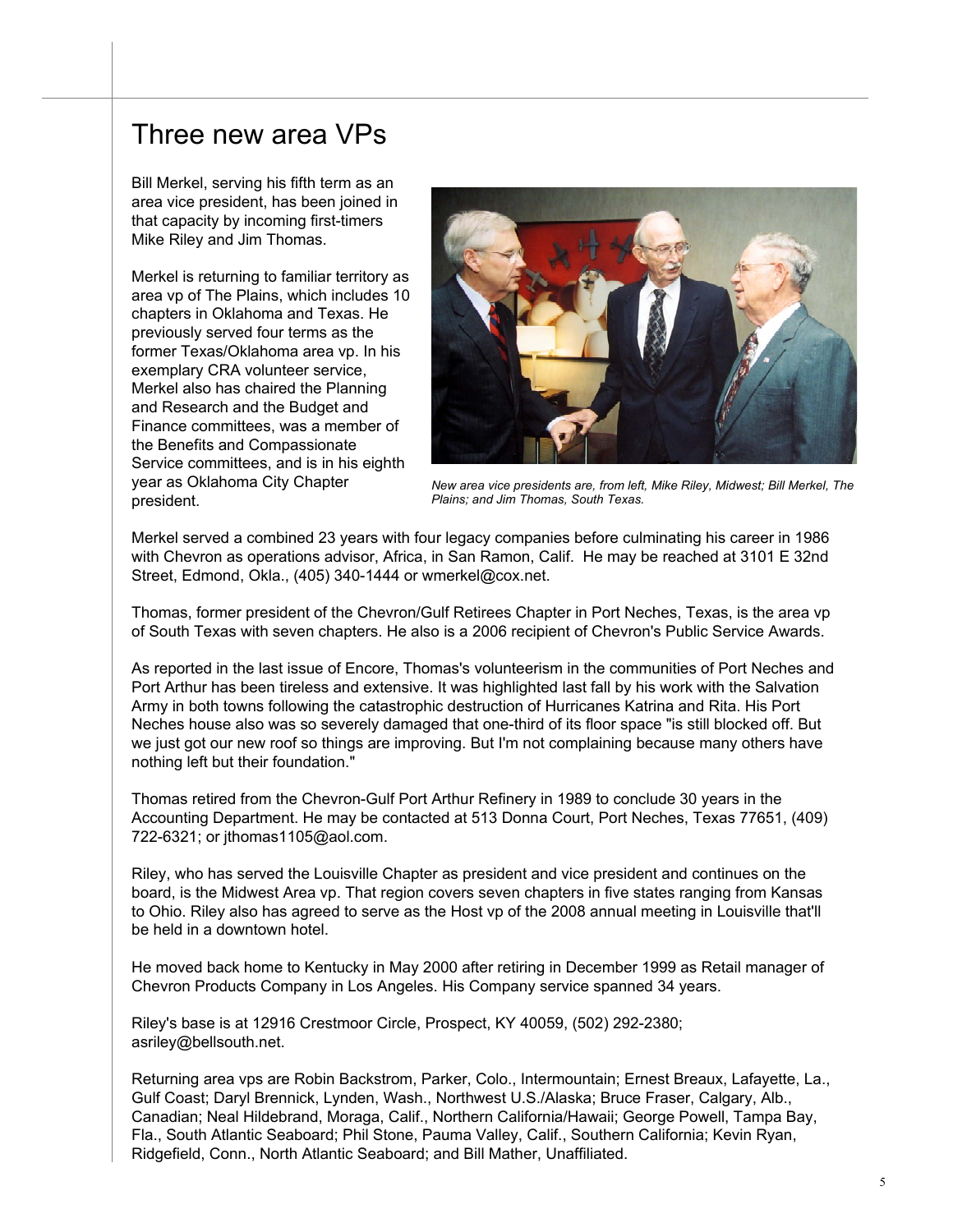# Rhoads chairs Planning and Research Committee

The CRA's seven standing committees have only one new chairperson for 2006-07. That is Charles Rhoads, appointed by President Bill Leney to chair the significant responsibilities of the Planning and Research Committee. He's assisted by committee members Dorothy Black, Santa Rosa, Calif; Frank Coe, Sugar Land, Texas; and Clyde Crittenden, Granbury, Texas.

Rhoads previously served the Association as the South Texas Area vice president and Benefits Committee chair. In 2004, nominated by the Metropolitan Houston Chapter, he was an honored recipient of a Chevron Texaco Public Service Award. He was Metropolitan Houston's first president, following a merger of Chevron and Gulf clubs, and last president of the Gulf Annuitants Club in Houston. He retired from Chevron in 1984 as general manager, corporate Human Resources, Pittsburgh, Pa., and his prior post was vice president, HR, Gulf Chemical. Rhoads can be contacted at 502 Stoneleigh Drive, Houston, TX 77079, (713) 655-0123 or crhoads@boyden.com.

Returning as standing committee chairs are:

Kenneth Smith, Benefits. His base is 5156 Pinyon Jay Road, Parker, CO 80134, (303) 805-5162 or kennethgsmiith@aol.com. Committee members are Herb Farrington, Westminster, Calif., and Virginia Benfield, Houston, Texas.

David F. Williams, Budget & Finance. Contact him at 1023 Morton Street, Ashland, OR 97520, (541) 482-6395 or DFWI@aol.com. Committee members are Tom Boaz, Chelsea, Ala. and Merle Hufford, Clayton, Calif.

Maree "MJ" Stone, Communications. She resides at 30600 N. Pima Road, #101, Scottsdale, AZ 85262l, (480) 595- 2872 or msto@att.net. Committee members are Sandy MacKie, San Francisco, Calif., Charles Patterson, Lafayette, La. and Thomas Puzniak, Gibsonia, Penn.

Glenn Dutton, Demographics. Contact him at 2223 N 33rd



*Returning committee chairs in front row, from left are Maree "MJ" Stone, Communications; Glenn Dutton, Demographics; and John Maerzke, Public Affairs. Back row, from left, are Ken Smith, Benefits; David Williams, Budget & Finance; and Bob Olmstead, Nominating.* 

Street, Orange, TX 77630; (409) 883-2680 or gldu@aol.com. Committee member is Charles Patterson, Lafayette, La.

Bob Olmstead, Nominating. He can be reached at Box 21765, Hilton Head Island, SC 29925; (843) 689-3171 or bandgathhi@aol.com. Committee members include John Bocek, Georgetown, Texas; Patricia Branson, Crandall, Texas; Daryl Brennick, Lynden, Wash; John Dewes, Walnut Creek, Calif; Beverly Lee, Bakersfield, Calif; Dee Moscou, Lake Havasu, Ariz; Don Satterly, Cox's Creek, Ky; and Jack Stewart, New Orleans, La.

John Maerzke, Public Affairs. He is accessible at 2543 Diamond Street, San Francisco, CA 94131; (415) 239-8129 or maerzke@earthlink.net.

Those 25 retirees serving on standing committees hail from 11 states, led by Texas with seven and California with six.

# 2nd Unocal Club joins the CRA

Seventy-three members of the 76 Research Retiree Group based in Brea, Calif., have joined the Chevron Retirees Association. That effort was accomplished through the combined work of Dr. Bill Mallett, the club's only officer, and Phil Stone, the CRA's Southern California area vice president.

"Although the group is made up of people who retired from the Science and Technology Division at Unocal and has a mailing list of hundreds, it is soliciting individual members on a voluntary basis," said Stone.

Added Dr. Mallett, "Anyone who worked at one time for the 76 Research Group and is a Unocal retiree is welcome to join our club. We meet four times a year at Alta Vista Country Club and we've always had a Unocal luncheon speaker. Now we've got to come up with someone who can address our members on similar technical subjects."

Dr. Mallett has been coordinator of the 76 Research Group eight years "because nobody else wanted it." He declines to call himself president or by any other officer title. His role includes producing and distributing an outstanding newsletter plus organizing the luncheons and programs. Dr. Mallett concluded his 26-year Unocal career in 1992 as staff consultant, Products Research, in Brea.

Eight members of a third former Unocal club located in Southern California have joined the South San Joaquin Valley Chapter to date - and more are expected.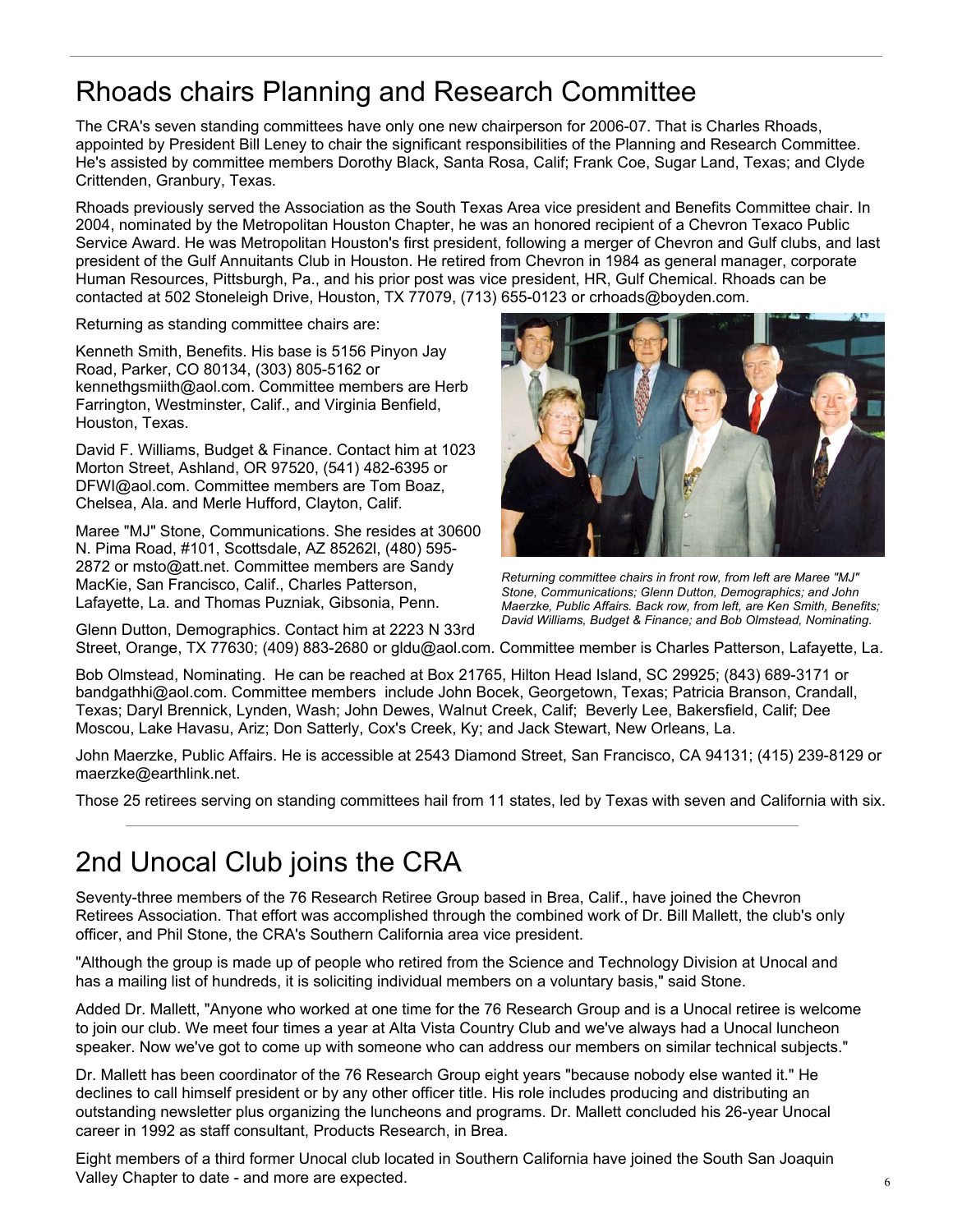#### **ENCORE BENEFITS CORNER by Ken Smith**

*continued from page 1*

MOST IMPORTANTLY: there will be no "donut hole" in your drug coverage. Information regarding the Medicare plans offered by Chevron is spelled out in detail in the 2007 Open Enrollment Newsletter you should have received the first week in October.

So what do you have to do? The Open Enrollment Period is Oct. 16-27. Whether you are a Medicare-eligible or pre-Medicare retiree, read the Open Enrollment letter carefully. (Unocal retirees will receive an insert with the newsletter specific to changes affecting only them.) The letter contains a lot of information, the most important of which is highlighted within boxes on each page. Use this information, along with the Open Enrollment Package you will receive prior to the Open Enrollment start date, to select the plan most applicable to your individual/family circumstances.

After carefully reviewing all material, keep two things in mind. First, choose your plan wisely. Evaluate thoroughly what each plan covers: your monthly cost under each one; your usage; total annual cost including premiums, deductibles, coinsurance and copayments; and how each plan coordinates with Medicare. Second, it is imperative that, if you select a Chevron plan, that neither you nor your spouse sign up for any other Medicare D plan. Just as last year, signing up for another Medicare D plan will INVALIDATE your Chevron Medical Plan. No matter which Chevron Medical Plan you choose, each plan incorporates the same prescription drug coverage.

Another significant change is that each Medicare-eligible participant will receive his or her own prescription drug identification card. Previously, one card for the family was acceptable for anyone covered under that plan. In 2007, each member will be issued his or her own card and must use his or her own card to receive prescription drugs.

Chevron is offering a new Medical Plan for Medicare-eligible retirees - Medicare Standard Plan. It is offered to provide an additional lower cost alternative to the Chevron Medicare Plus Plan. Again, the Open Enrollment materials will provide details about this new plan and how it operates with existing Medicare plans. Compare it with the existing plans and decide if it fits your needs/circumstances.

For pre-Medicare-eligible retirees, your plans will not change substantially from those offered for 2006. There will be small increases to both drug deductibles and the out-of-pocket maximum. The amounts are consistent with those of Medicare- eligible retirees. Most important is the fact that colonoscopies recommended by your physician, including those performed as preventive screening, will be covered at 90% (80% when a non-network provider is used). This is very good news since screening colonoscopies were not covered in the past. Be sure to discuss this important plan feature with your doctor for his/her specific recommendation.

If enrolled in an HMO, make certain your HMO is still available for 2007 and, if not, what other options are attainable.

If you believe you may want to use the internet to access your personal information, or make changes to your health care benefits during Open Enrollment, you will need a PIN (Personal Identification Number). If you don't know or can't find your PIN, call the HR Service Center. Act now. It can take up to two weeks to receive your PIN in the mail.

Chevron has worked hard to create plans that are, for all practical purposes, transparent with regard to Medicare D. For those selecting the Chevron Medicare Plus plan, the Chevron Senior Care plan or the new Chevron Medicare Standard plan, your prescription drugs will continue to be provided by Medco and the cost will be included with your monthly health plan premiums. There will be some changes to formularies, deductibles, copays, coinsurance and drug costs. To better understand these changes, carefully review the information provided in the Open Enrollment Newsletter.

Are you turning 65 in 2007 and thus becoming eligible for Medicare benefits/plans? If so, approximately 60-90 days before your birthday you will receive in the mail a package with all Medicare-eligible plans and information from which to make a selection. This is done automatically. However, if you do not receive such a package within 45 days of your 65th birthday, call the HR Service Center and request that the package be mailed to you. If you will not be at your regular mailing address for a 60-day period prior to your 65th birthday, make certain to notify the Service Center of a mailing address to which they can forward your package.

Finally, after Open Enrollment, verify your selections. You will receive a confirmation statement in the mail showing your 2007 coverage (whether or not you make changes). If any information is incorrect, you must call the HR Service Center within 10 days. Keep the statement as verification of coverage.

Still have questions after reading all the information sent you? Promptly call the HR Service Center at 1-888- TALK2HR. Or access the Benefits Connection Website at hr2.chevron.com.

Chevron has put together a very significant package of health care options for retirees in 2007. Make sure you completely understand ALL the benefits provided for each option and take advantage of one of the richest health care packages available in the industry.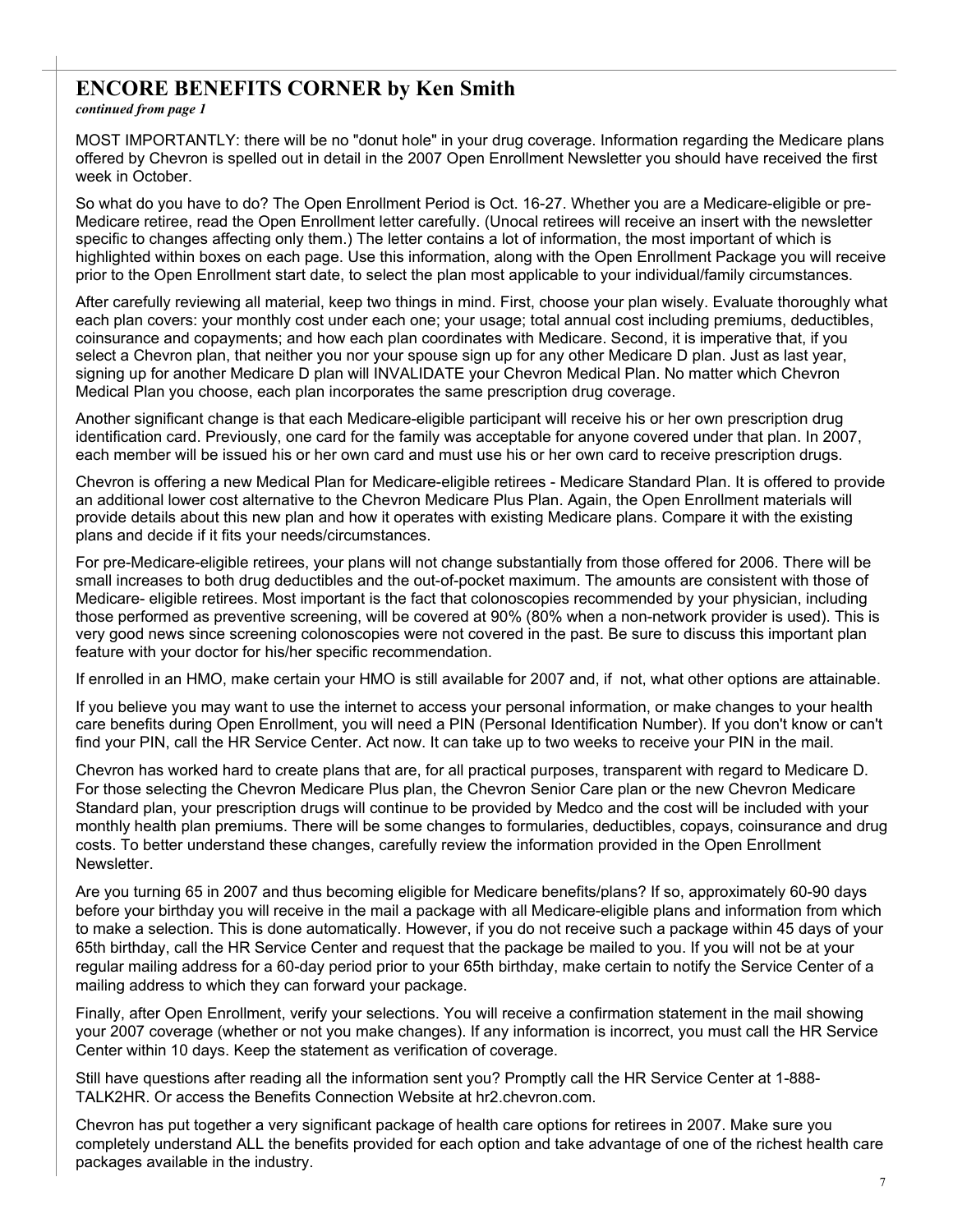#### **MAILCALL**

Warren retiree **Harry Buzzard** received a "gold medal" from his church for spending 13 consecutive days last fall in an old Army camp near Braggs, Okla., helping Hurricane Katrina evacuees find housing. There were 1,500 Louisiana evacuees in Camp Gruber, which is a 120-mile roundtrip from Buzzard's home in Tulsa. He reached it each day by riding with other volunteers aboard a small bus operated by his First United Methodist Church. One day he even drove the bus.

Buzzard says, "Sometimes we'd leave at 7 a.m. and I wouldn't get home until 8 p.m. My work at the camp for the church, the Red Cross and the Lions involved two tasks. One was in the telephone center trying to locate relatives of these evacuees. The other was interviewing individuals and helping them find a place to live in such Oklahoma towns as Tulsa, McAlister, Bartlesville and Muskogee."

Buzzard retired in 1985 from Warren as coordinator of Natural Gas Services in the Tulsa Office. His service totaled 39 years. He's an active member of the CRA's Tulsa Chapter.

\*\*\*\*\*\*\*\*\*\*\*\*\*\*\*\*\*\*\*\*\*\*\*\*\*\*\*\*\*\*\*\*\*\*\*\*\*\*\*\*\*\*\*\*\*\*\*\*\*\*\*\*\*\*\*\*\*\*\*\*\*\*\*\*\*

**Judith Wenker** is an active volunteer for underprivileged preschoolers, at-risk children and seniors in San Diego. She's a board member and volunteer for both the nonprofit ElderHelp of San Diego, whose mission is to help seniors live independently in their own homes, and the Elementary Institute of Science, a premier science enrichment program. It provides after-school, weekend and summer camp programs for at-risk children plus other participating students.

Additionally, she is active in the Wisdom Alliance. Managed by Jewish Family Services, this program matches seniors with preschool at-risk kids to provide them with an academic "Headstart." Wenker currently is matched with a three-yearold member of an underprivileged minority family.

A law school graduate, Wenker was employed 20 years with Getty, Texaco, Chevron. She retired as an environmental attorney and house counsel in the Los Angeles Legal department. Today her volunteerism includes consumer work for a San Diego law firm, and she's a San Diego Chapter member.

\*\*\*\*\*\*\*\*\*\*\*\*\*\*\*\*\*\*\*\*\*\*\*\*\*\*\*\*\*\*\*\*\*\*\*\*\*\*\*\*\*\*\*\*\*\*\*\*\*\*\*\*\*\*\*\*\*\*\*\*\*\*\*\*\*

Former Tulsa Chapter President **Denny Saunders** recently accepted the "Award of the Americas" at the Hispanic American Foundation's Noche de Gala held during Hispanic Heritage Month. That foundation honors a person or institution demonstrating the richness, culture and unity of the Americas.

Saunders is a former Gulf and Warren employee who served 22 years with Gulf in Venezuela. His wife, Teri, is a native of Venezuela. In 1990 he was a charter member of the Hispanic American Foundation and is the organization's chief financial officer. He also has served the CRA as an area vice president.

# Chevron

Chevron Retirees Association. For story ideas, contact: Walt Roessing, Managing Editor 4817 Palm Ave, #M, La Mesa, CA 91491 E-mail: wlroessing@cs.com (619) 697-9702

For questions regarding Encore www.chevronretirees.org, contact: Maree "MJ" Stone, Chair Communications Committee 30600 N. Pima Rd., No. 101, Scottsdale, AZ, 85262 E-mail: msto@att.net (480) 595-2872

The Chevron Retirees Association is not a subsidiary of Chevron Corporation but an independent organization of retired employees of Chevron or its predecessor companies.

\*\*\*\*\*\*\*\*\*\*\*\*\*\*\*\*\*\*\*\*\*\*\*\*\*\*\*\*\*\*\*\*\*\*\*\*\*\*\*\*\*\*\*\*\*\*\*\*\*\*\*\*\*\*\*\*\*\*\*\*\*\*\*\*\*

**Charles Wooton**, who relocated to San Diego in 1993 after concluding his Gulf/Chevron career, promptly got busy in community activities. The first task followed his certification as a Volunteer Ombudsman for Long Term Health Care by San Diego County's Area Agency on Aging. Next, he took on the goal of improving the San Diego City School District's "Work for Gifted and Talented Education Programs," for which he was named GATE Parent of the Year in 1997.

Just prior to that award, Wooton and his wife, Bette, began volunteering at the Polinsky Center for Abused and Neglected Children, where they worked with babies from infancy to 18 months. During this period, he also became a PTA member at his grandson's schools, taking leadership roles in political activities at the local and state levels.

Shifting gears, in 2002 he became an Inter-Generational Reading Tutor. He now tutors 2nd and 3r graders in two elementary schools twice a week plus the "Kids at Heart" program once a week. "Each day I work with those kids gives me a big high," said Wooton.

For 11 years, he has found time to serve the CRA's San Diego Chapter as president, vice president, program chair and board member. He says his overseas travel assignments as the Company's International Public Affairs Coordinator frequently took him to such destinations as Angola, Gabon, Ivory Coast and South Africa.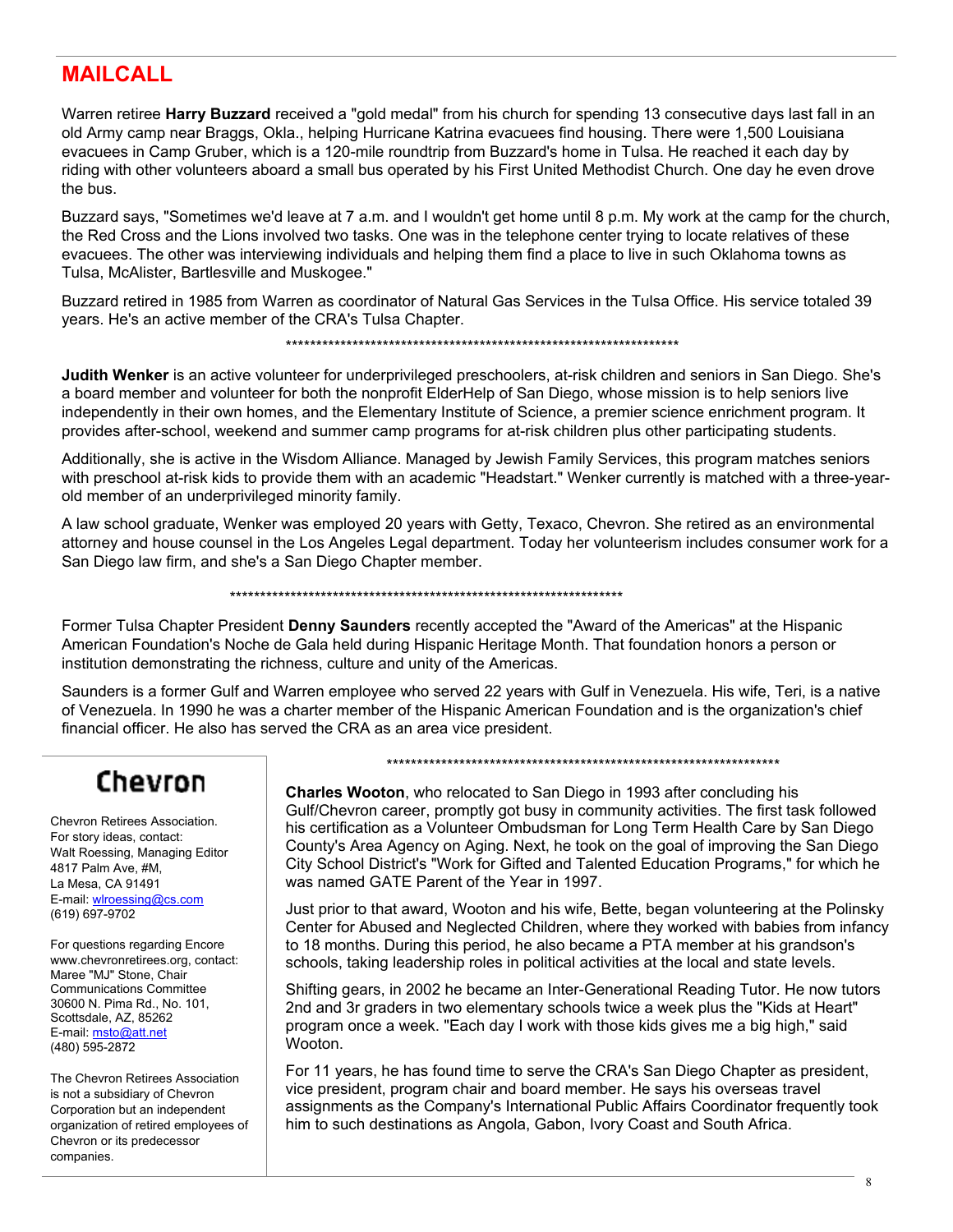#### Encore In Memoriam: **April 2006 – June 2006**

Martin, Robert H., 5/27/2006, Amoseas, Ret. 1979 Westwood, Robert K., 4/11/2006, Amoseas, Ret. 1983

Gruye, Ralph E., 5/3/2006, Caltex, Ret. 1984 Kindergan, John F., 6/18/2006, Caltex, Ret. 2002 Lewis, Harold E., 4/16/2006, Caltex, Ret. 1982 O'higgins, John J., 5/5/2006, Caltex, Ret. 1973 Peterson, Viola M., 5/9/2006, Caltex, Ret. 1967

Adams, Harold E., 6/11/2006, Chevron, Ret. 1991 Ahakuelo, Benedict K., 8/26/2005, Chevron, Ret. 1985 Allsup, Vernon R., 5/15/2006, Chevron, Ret. 1978 Anderson, Carlo E., 4/13/2006, Chevron, Ret. 1976 Anderson, Gerald R., 5/9/2006, Chevron, Ret. 1977 Anderson, Otto R., 4/1/2006, Chevron, Ret. 1968 Ayer, Robert W., 6/21/2006, Chevron, Ret. 1970 Baemayr, Johann J., 6/8/2006, Chevron, Ret. 1990 Barlow, Gordon L., 6/27/2006, Chevron, Ret. 1986 Basileu Jr., Jordan, 3/31/2006, Chevron, Ret. 1978 Bellenger, William C., 6/23/2006, Chevron, Ret. 1985 Bennett, Jack D., 5/7/2006, Chevron, Ret. 1986 Berry, Elmer R., 4/17/2006, Chevron, Ret. 1984 Bolma, Howard E., 11/11/2005, Chevron, Ret. 1977 Borden, Paul E., 4/18/2006, Chevron, Ret. 1975 Brackett, George S., 5/25/2006, Chevron, Ret. 1973 Britt, Frank W., 5/16/2006, Chevron, Ret. 1986 Brown, Lovena K., 4/1/2006, Chevron, Ret. 1971 Burke, Edward, 6/16/2006, Chevron, Ret. 1976 Carfagno, Michael A. A., 11/25/2005, Chevron, Ret. 1977 Carroll, Thomas J., 6/4/2006, Chevron, Ret. 1986 Casey, James F., 5/30/2006, Chevron, Ret. 1985 Cavoretto, Betty J., 4/27/2006, Chevron, Ret. 1984 Cazares, R. D., 4/17/2006, Chevron, Ret. 1998 Christmas, James T., 5/11/2006, Chevron, Ret. 1986 Coleman, L. E., 3/12/2006, Chevron, Ret. 1985 Cominoli, Cleo M., 4/9/2006, Chevron, Ret. 1983 Corbell, R. V., 6/24/2006, Chevron, Ret. 1986 Cruz, Richard V., 3/26/2006, Chevron, Ret. 2001 Deruwe, Milan F., 5/4/2006, Chevron, Ret. 1977 Dingman, Anna C., 6/12/2006, Chevron, Ret. 1983 Dry, Jay D., 4/17/2006, Chevron, Ret. 1974 Dufrene, D. A., 6/19/2006, Chevron, Ret. 1983 Dunn, St. Clair P., 2/22/2006, Chevron, Ret. 1987 Dupre, Morley J., 4/1/2006, Chevron, Ret. 1998 Ehlers, William H., 6/6/2006, Chevron, Ret. 1986 Espenschied, Ernest K., 4/20/2006, Chevron, Ret. 1995 Ethridge Jr., William R., 5/3/2006, Chevron, Ret. 1999 Evans, Clara L., 6/25/2006, Chevron, Ret. 1963 Franklin, J. R., 5/10/2006, Chevron, Ret. 1974 Freeman, Kenneth J., 6/3/2006, Chevron, Ret. 2001 Gage Jr., W. E., 4/21/2006, Chevron, Ret. 1986 Gammage, L. E., 6/19/2006, Chevron, Ret. 1981 Gaubert, J. M., 4/6/2006, Chevron, Ret. 1998 Gin, Simon K., 4/12/2006, Chevron, Ret. 1992 Godwin, K. E., 3/6/2006, Chevron, Ret. 1985 Goularte, J. F., 4/14/2006, Chevron, Ret. 1983 Gruggen, Eileen F., 4/4/2006, Chevron, Ret. 1978 Hall, Lee E., 6/9/2006, Chevron, Ret. 2001 Hammond, Dee W., 4/16/2006, Chevron, Ret. 1973 Hargrave, G. C., 6/9/2006, Chevron, Ret. 1984 Harris Jr., Eddie, 6/16/2006, Chevron, Ret. 1985 Harrison, Eugene E., 6/14/2006, Chevron, Ret. 1985 Harvey, Raymond D., 4/8/2006, Chevron, Ret. 1999 Hebrard, Evelean B., 5/15/2006, Chevron, Ret. 1985 Hellums, Chester A., 5/12/2006, Chevron, Ret. 1977 Herbold, Roy W., 6/11/2006, Chevron, Ret. 1973 Hill, Clyde J., 4/22/2006, Chevron, Ret. 1983 Hollie, Jacqueline R., 6/21/2006, Chevron, Ret. 2004 Howard, Patricia K., 5/17/2006, Chevron, Ret. 1998 Huber Jr., Charles F., 6/1/2006, Chevron, Ret. 1998 Hughs, G. T., 5/1/2006, Chevron, Ret. 1985 Hunt, Cecil A., 4/14/2006, Chevron, Ret. 1985 Jeffus, Floyd J., 6/13/2006, Chevron, Ret. 1986 Johnson, Perry A., 4/13/2006, Chevron, Ret. 1973 Johnston, Lester W., 3/28/2006, Chevron, Ret. 1978 Jolly Jr., Thomas C., 8/29/2005, Chevron, Ret. 1971 Jones, David W., 4/11/2006, Chevron, Ret. 1984

Jones, Sam P., 5/1/2006, Chevron, Ret. 1973 Keenan, James D., 6/2/2006, Chevron, Ret. 1974 Kemp, Jacob D., 5/6/2006, Chevron, Ret. 1973 Killeen, Thomas P., 5/24/2006, Chevron, Ret. 1974 Kirkpatrick, H. M., 6/19/2006, Chevron, Ret. 1989 Knight, Catherine M., 4/26/2006, Chevron, Ret. 2006 Koenig, George G., 5/11/2006, Chevron, Ret. 1981 Littlejohn, Gerald E., 6/23/2006, Chevron, Ret. 1986 Lowery, Ken L., 5/1/2006, Chevron, Ret. 1992 Manly, Robert L., 5/5/2006, Chevron, Ret. 1983 Markley, Harvey E., 5/25/2006, Chevron, Ret. 1982 Martin, S. R., 6/13/2006, Chevron, Ret. 1985 Matthews, Bert M., 6/9/2006, Chevron, Ret. 1992 McCarthy, John J., 5/10/2006, Chevron, Ret. 1977 McGowan Sr., W. W., 4/21/2006, Chevron, Ret. 1992 McLaughlin, John E., 3/12/2006, Chevron, Ret. 1985 Mesko, E. W., 3/25/2006, Chevron, Ret. 1983 Miller, Robert J., 4/7/2006, Chevron, Ret. 1972 Miller, Thomas O., 5/2/2006, Chevron, Ret. 1978 Millmeyer, Joseph H., 5/26/2006, Chevron, Ret. 1986 Mills, James A., 4/16/2006, Chevron, Ret. 1992 Monnich, F. E., 3/30/2006, Chevron, Ret. 1983 Moore, Max R., 3/31/2006, Chevron, Ret. 1981 Moyer, Melvin L., 5/2/2006, Chevron, Ret. 1975 Mulcahy, Hubert R., 6/6/2006, Chevron, Ret. 1983 Nary, W. L., 5/14/2006, Chevron, Ret. 1992 Neilsen, Oscar H., 3/24/2006, Chevron, Ret. 1978 Nelson, Marcia R., 2/3/2006, Chevron, Ret. 2000 Neunaber, Alvin H., 6/14/2006, Chevron, Ret. 1976 Newhouser, J. V., 3/30/2006, Chevron, Ret. 1983 Nimer, Edward L., 6/29/2006, Chevron, Ret. 1985 Nobles, James W., 6/11/2006, Chevron, Ret. 1983 Oconnell, W., 5/5/2006, Chevron, Ret. 1986 Olson, Keith W., 5/27/2006, Chevron, Ret. 1984 Paschal, W. A., 4/22/2006, Chevron, Ret. 1984 Patin, F. J., 4/16/2006, Chevron, Ret. 1981 Persac, Malcolm S., 4/21/2006, Chevron, Ret. 1998 Peterson, Harold W., 4/29/2006, Chevron, Ret. 1980 Pettis, Alvin A., 6/17/2006, Chevron, Ret. 1977 Piering, George F., 5/8/2006, Chevron, Ret. 1981 Pinckard, G. T., 5/15/2006, Chevron, Ret. 1980 Postel, Clarence C., 4/4/2006, Chevron, Ret. 1975 Potter, Cleo L., 6/27/2006, Chevron, Ret. 1985 Pye, Jessie Y., 4/21/2006, Chevron, Ret. 1977 Randall, A. J., 5/26/2006, Chevron, Ret. 1992 Redden, Henry H., 6/7/2006, Chevron, Ret. 1974 Reich, Lorin R., 4/19/2006, Chevron, Ret. 1973 Reid Jr., Robert F., 5/3/2006, Chevron, Ret. 1968 Retta, Richard J., 4/21/2006, Chevron, Ret. 1990 Rocha, Benita L., 5/31/2006, Chevron, Ret. 1993 Roper, William C., 6/16/2006, Chevron, Ret. 1994 Rothermel, John A., 4/26/2006, Chevron, Ret. 1985 Ruffo, Dominick R., 5/26/2006, Chevron, Ret. 1972 Rushold, Harland G., 5/29/2006, Chevron, Ret. 1983 Scheerer, Marguerite E., 3/19/2006, Chevron, Ret. 1980 Schramm, Gerth A., 6/6/2006, Chevron, Ret. 1986 Schroder, Russell C., 4/24/2006, Chevron, Ret. 1992 Schwartz, Philip W., 3/30/2006, Chevron, Ret. 1978 Sedgwick, D. B., 6/1/2006, Chevron, Ret. 1983 Shannon, M. R., 3/22/2006, Chevron, Ret. 1980 Sherrard, Jack D., 4/1/2006, Chevron, Ret. 1971 Shipman, John T., 4/14/2006, Chevron, Ret. 1985 Simmons, G. L., 5/2/2006, Chevron, Ret. 1974 Smith, Wayne R., 6/22/2006, Chevron, Ret. 1990 Snider, Jeriel C., 5/10/2006, Chevron, Ret. 1991 Snuggerud, D. L., 6/16/2006, Chevron, Ret. 1990 Steinshouer, D. D., 4/9/2006, Chevron, Ret. 1996 Stewart, Laura M., 5/9/2006, Chevron, Ret. 1992 Stough, George H., 6/6/2006, Chevron, Ret. 1977 Swany, Ralph M., 5/3/2006, Chevron, Ret. 1979 Sweatfield, Edward A., 5/27/2006, Chevron, Ret. 1985 Swift, James R., 4/17/2006, Chevron, Ret. 1976 Thigpen, Anita F., 5/13/2006, Chevron, Ret. 2004 Trainor, Lawrence J., 5/22/2006, Chevron, Ret. 1992 Treichelt, Mary J., 4/6/2006, Chevron, Ret. 1992 Ulrich, Luella G., 4/23/2006, Chevron, Ret. 1967 Verbarg, Florence C., 4/8/2006, Chevron, Ret. 1973

Villafane, Louis A., 4/22/2006, Chevron, Ret. 1999 Warren, Vera, 6/21/2006, Chevron, Ret. 1976 Whetstone, John H., 4/19/2006, Chevron, Ret. 1985 Wightman, Wallace J., 4/29/2006, Chevron, Ret. 1978 Williams, Henry T., 3/20/2006, Chevron, Ret. 1976 Wilson, Robert C., 5/16/2006, Chevron, Ret. 1974 Wimmer, Cornelia M., 4/10/2006, Chevron, Ret. 1973 Wong, M. N., 3/30/2006, Chevron, Ret. 1989 Wurster, Wayne W., 3/24/2006, Chevron, Ret. 1987 Zonfrello, Ercole, 5/4/2006, Chevron, Ret. 1977 Zwick, Robert W., 4/7/2006, Chevron, Ret. 1999

Ackley, Marion A., 4/23/2006, Getty, Ret. 1977 Airheart, Alvis P., 5/31/2006, Getty, Ret. 1979 Arrington, Mildred M., 4/23/2006, Getty, Ret. 1974 Baines, Pearlie C., 6/13/2006, Getty, Ret. 1990 Bell, Don F., 4/17/2006, Getty, Ret. 1985 Berry, Howard F., 3/31/2006, Getty, Ret. 1982 Blagg, Earl E., 6/4/2006, Getty, Ret. 1987 Bollin, James L., 5/15/2006, Getty, Ret. 1980 Boyer Jr., Curtis, 4/11/2006, Getty, Ret. 1964 Breidenbach, Katherine, 4/19/2006, Getty, Ret. 1971 Callaway, Robert E., 5/9/2006, Getty, Ret. 1976 Clites, Jerry D., 5/31/2006, Getty, Ret. 1995 Curtin, John F., 6/13/2006, Getty, Ret. 1976 Deen, Walter H., 4/27/2006, Getty, Ret. 1992 Dunham, Harold W., 4/5/2006, Getty, Ret. 1986 Ebon, Ricardo F., 6/10/2006, Getty, Ret. 1979 Fortenberry, Walter I., 5/18/2006, Getty, Ret. 1980 Fyke, Howard P., 5/10/2006, Getty, Ret. 1983 Giles, David L., 4/16/2006, Getty, Ret. 1985 Goodwin, Frederick D., 5/30/2006, Getty, Ret. 1980 Hardy, Lee O., 4/27/2006, Getty, Ret. 1965 Hester, Lawrence M., 5/2/2006, Getty, Ret. 1987 Janowski Jr., Walter, 4/8/2006, Getty, Ret. 1986 Johnson, Dallas W., 4/26/2006, Getty, Ret. 1975 Lagrone, Roy C., 5/6/2006, Getty, Ret. 1986 Leary, Brent A., 1/23/2006, Getty, Ret. 1989 Little Jr., Herman C., 6/8/2006, Getty, Ret. 1980 Lyerla, Gordon R., 4/16/2006, Getty, Ret. 1983 Masters, Joseph R., 4/19/2006, Getty, Ret. 1973 Maxham, Dawn A., 6/8/2006, Getty, Ret. 1994 Messick, Irvin F., 4/4/2006, Getty, Ret. 1984 Michael, Douglas G., 4/23/2006, Getty, Ret. 1986 Murray Jr., Edward H., 5/15/2006, Getty, Ret. 1985 Norris, William L., 4/14/2006, Getty, Ret. 1986 Peck, Lucelle, 4/1/2006, Getty, Ret. 1993 Petersen, Irwen, 4/8/2006, Getty, Ret. 1980 Piper, Allan L., 5/24/2006, Getty, Ret. 1973 Pittman, Gardner M., 4/5/2006, Getty, Ret. 1986 Popenhagen, Henry E., 5/26/2006, Getty, Ret. 1979 Pratt, Charles J., 5/3/2006, Getty, Ret. 1983 Price, Forrest J., 6/22/2006, Getty, Ret. 1976 Rohan, Charles A., 4/15/2006, Getty, Ret. 2002 Saathoff, Carol M., 3/6/2006, Getty, Ret. 1985 Sharpe, Harold L., 4/9/2006, Getty, Ret. 1983 Stone, Robert B., 6/7/2006, Getty, Ret. 1985 Swift, Eugene P., 5/11/2006, Getty, Ret. 1976 White, Leonard L., 6/18/2006, Getty, Ret. 1979 Wilkinson, Muriel L., 5/1/2006, Getty, Ret. 1971 Williams, Harold L., 6/10/2006, Getty, Ret. 1983 Yorba, James L., 5/30/2006, Getty, Ret. 1994

9 Coleman, Joseph W., 6/14/2006, Gulf, Ret. 1981 Anderson, Harry J., 3/29/2006, Gulf, Ret. 1982 Andrus Jr., Homer J., 5/11/2006, Gulf, Ret. 1977 Apel, James R., 5/14/2006, Gulf, Ret. 1990 Asher, Joe K., 5/28/2006, Gulf, Ret. 1983 Bahner, David F., 6/9/2006, Gulf, Ret. 1981 Barr, H. E., 6/6/2006, Gulf, Ret. 1969 Batson, Robert R., 4/4/2006, Gulf, Ret. 1978 Beshore, Daniel, 5/27/2006, Gulf, Ret. 1986 Blanton, Ernest L., 5/11/2006, Gulf, Ret. 1982 Blumenshine, Walter H., 4/2/2006, Gulf, Ret. 1986 Bond, William M., 5/27/2006, Gulf, Ret. 1986 Burgess, John M., 3/28/2006, Gulf, Ret. 1999 Calhoun, James R., 4/13/2006, Gulf, Ret. 1983 Cerami, Johnny J., 6/5/2006, Gulf, Ret. 1980 Coffman, John D., 3/31/2006, Gulf, Ret. 1974 Colbert, Louise S., 6/20/2006, Gulf, Ret. 1981 Combs, Donald E., 6/2/2006, Gulf, Ret. 1978